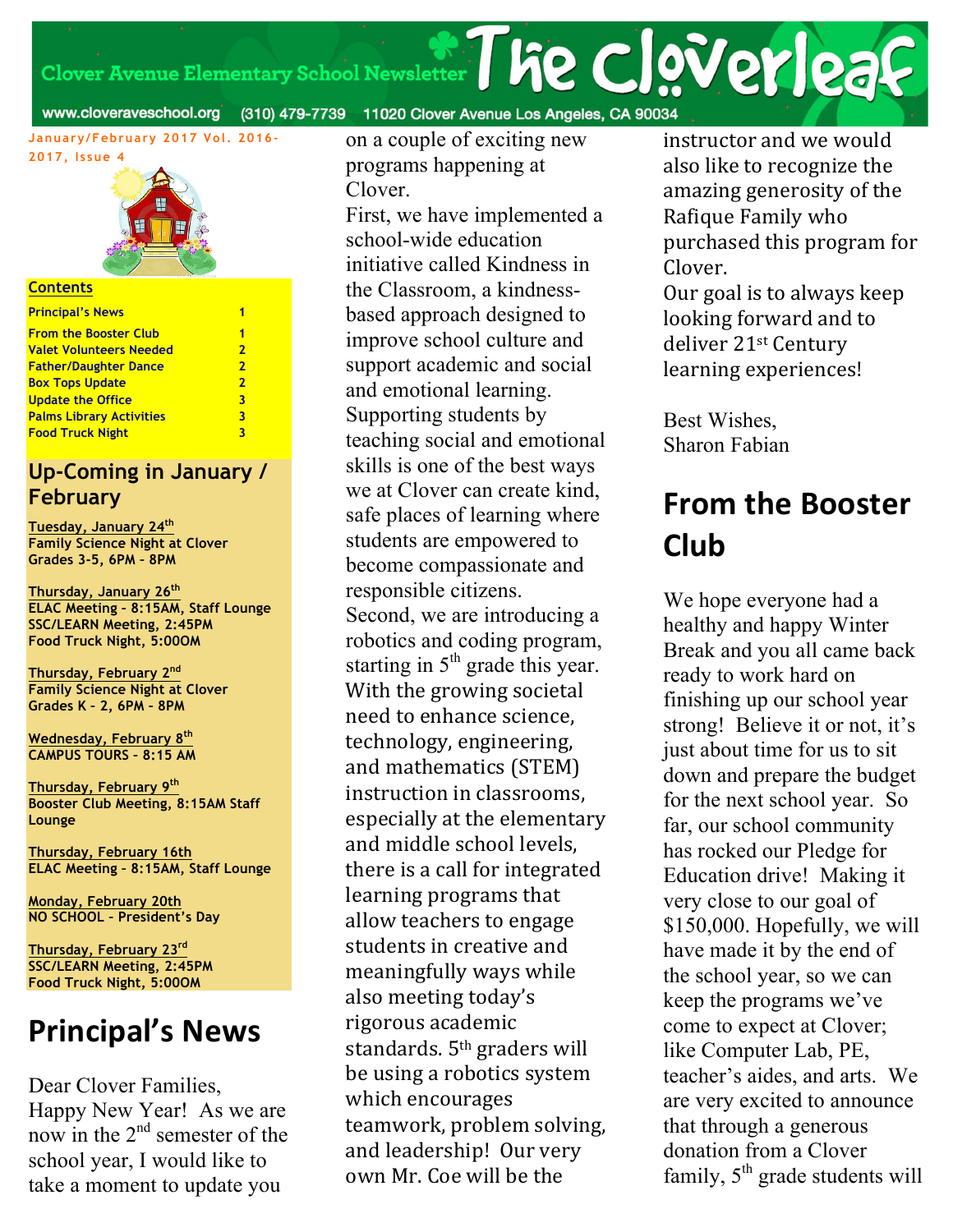be receiving robotics classes this semester, and even more students will receive it next school year! Booster is also very excited to be able to provide the Clover community with our upcoming STAR Family Science Nights. It is through the financial support of our community that we are able to provide all of these things to our students!

Along with our budget planning, comes our search for volunteers! So if you have a desire to get involved in *any part* of Booster or fundraising efforts, please come to our next meeting on February  $9<sup>th</sup>$  or email us. There are many jobs to be done: big or small, long- or short-term, behind-the-scenes or front and center! It is important to have the involvement of as many people in our community as possible. Each June we lose many wonderful Clover families when they graduate and move on to middle school. As a result, we need our new families to take the leap and jump into the roles that are left open. Please feel free to join a meeting, send an email to

cloveravenuebooster@outloo k.com or leave a message in the office for Booster. We'd love to see **you** at our next meeting!

Thank you for your support! Clover Avenue's Booster Club

# **Valet Program Needs Volunteers!**

The Valet Program is looking for a few more volunteers. If you and your student would like to help keep drop-off safe and moving, and can spare some minutes in the morning every week or every other week, please send an email to Alysia at alysiaesq@gmail.com.

## **Clover's Father – Daughter Dance! Save the Date...**



Clover's 2nd Annual Father-Daughter Dance is on Friday, February 10, 6:00pm - 8:00pm in the Clover Auditorium. Tickets are \$20 for each father/daughter couple. Each additional daughter is \$5.00. We'll provide the music, refreshments and dance

lesson. A keepsake photo will be taken of each couple, along with a special gift for each girl. Space is limited, so buy your tickets soon. Check your child's folder for the flier or obtain a flier in the virtual backpack or in the school office. See you on February 10th with your dancing shoes on!! If you have any questions, please contact me.

Thanks, Maria Field, 5th grade representative

# **BOX TOPS – Keep on Clipping!**



Thanks everyone for your Fall/Winter Box Tops clippings & certificates. We just received about \$570! Another thanks goes to our fantastic Box Tops Club members who have dedicated their time after school on Fridays to help sort, cut and count Box Tops. To join the fun, any  $3^{rd}$  - $5^{th}$  grade student is welcome.